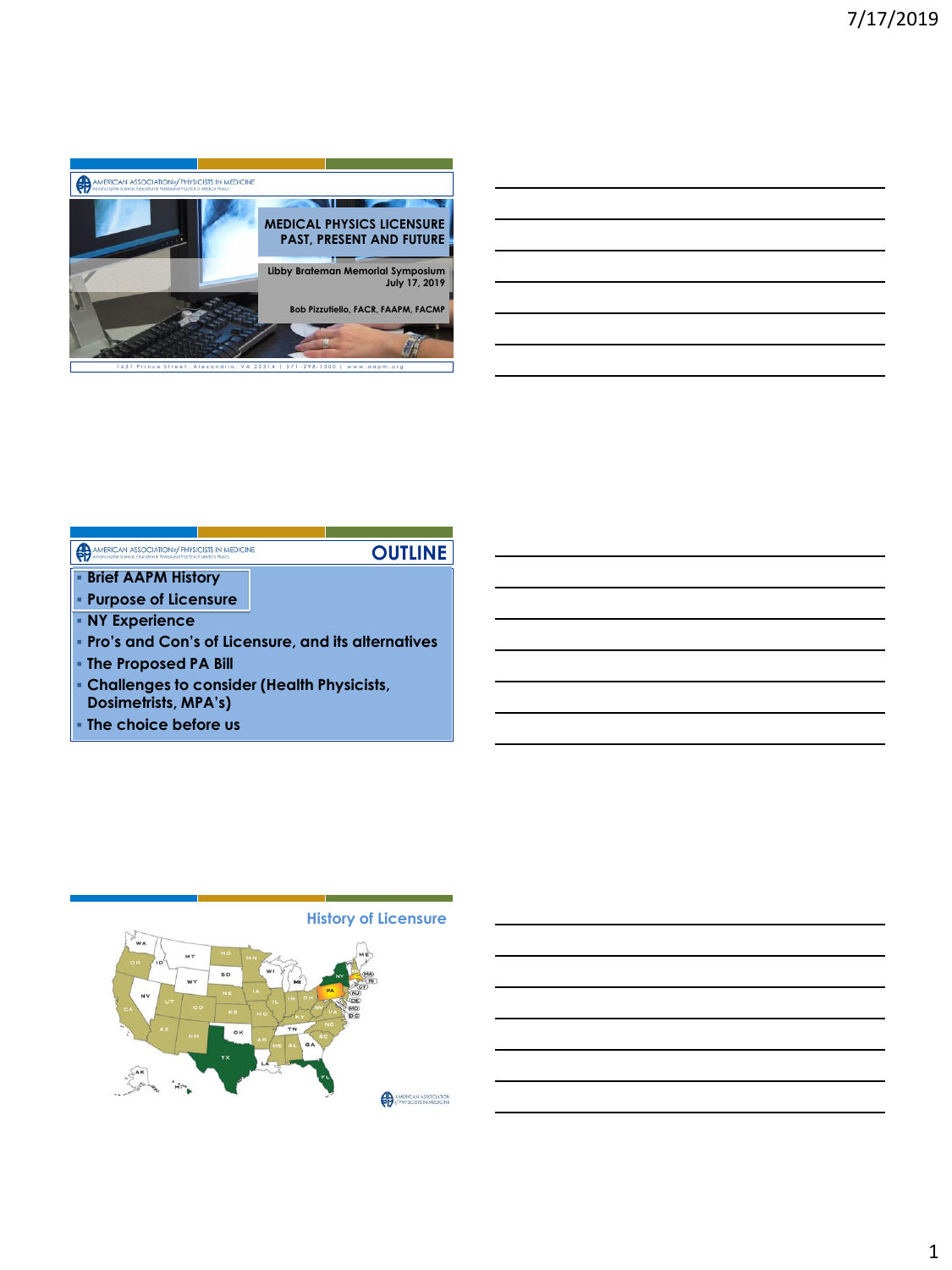| <b>AAPM</b>                    |                                                                                                                             |                       |                              |                              |
|--------------------------------|-----------------------------------------------------------------------------------------------------------------------------|-----------------------|------------------------------|------------------------------|
|                                | Professional/Education/Science Policies                                                                                     | (Paragraphs 3,4 of 4) |                              |                              |
|                                | THIS POLICY REPLACES PP-2-C - THIS IS THE LATEST VERSION OF THE POLICY                                                      |                       |                              |                              |
| <b>POLICY</b><br><b>NUMBER</b> | <b>POLICY NAME</b>                                                                                                          |                       | <b>POLICY</b><br><b>DATE</b> | <b>SUNSET</b><br><b>DATE</b> |
| <b>PP 2-D</b>                  | Licensure and The Medical Physicist's Role in the Practice of Medicine - A Guide for<br>Advertising contract and Department |                       | 7/31/2008                    | 12/31/2019                   |

The AAPM and the ACMP strongly support licensure for practitioners of Medical Physics. The American Medical Association<br>states: "A health profession or occupation should be licensed if the practice of this profession or oc

Licensure or formal registration for Medical Physicists is in the public interest. Under current law, minimum training and education mandards are not compulsory in all jurisdictions, allowing individual at to provide Medic

<https://www.aapm.org/org/policies/details.asp?id=259&type=PP>  $\bigotimes$  MARRICAN ASSOCIATION

## **WHY LICENSURE?**

**Protection of the Public**

₩

4

- **Hazards and Costs of Poor Practice**
- **Increasing Use and Complexity of Radiation**
- **Think beyond big hospitals**
- **Small clinics (pain clinics, dermatologists superficial xray treatments, CBCT, hand-held fluoro and …)**
- **Increasing financial pressure towards less qualified personnel**

#### **PATIENT SAFETY AND PUBLIC HEALTH**

<u> Indonesia ya m</u>

**In the clinical setting an error in Medical Physics services can result in serious, at times fatal, harm to one or several patients**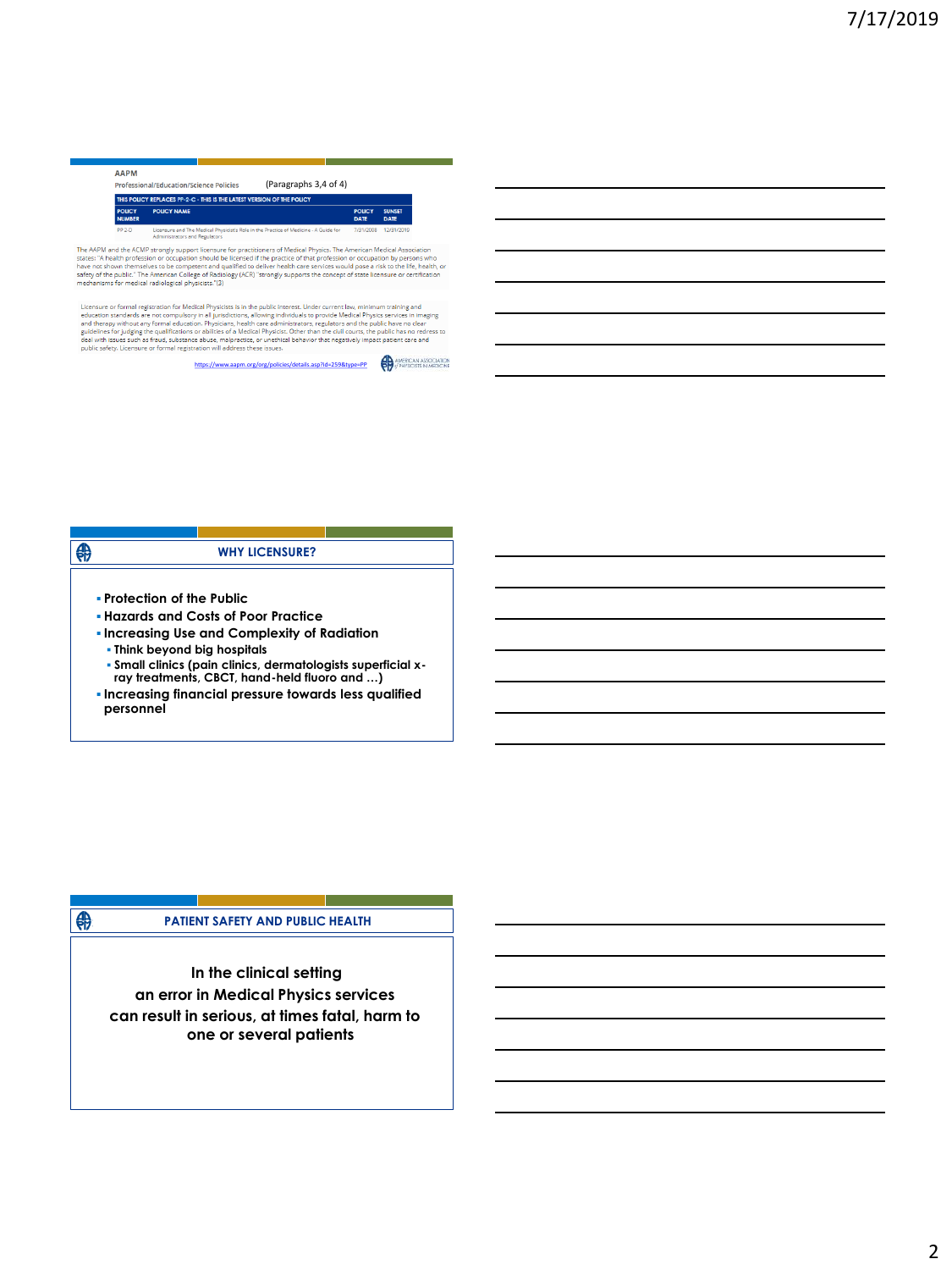## AMERICAN ASSOCIATION of PHYSICISTS IN MEDICINE

**OUTLINE**

- **Brief AAPM History**
- **Purpose of Licensure**
- **Pro's and Con's of Licensure, and its alternatives**
- **NY Experience**
- **The Proposed PA Bill**
- **Challenges to consider (Health Physicists, Dosimetrists, MPA's)**
- **The choice before us**

## **NEW YORK HISTORY**

- **1991 - Formed Committee**
- **Adopted Texas Model & Legislation**
- **Drafted legislation**

舟

- **Obtained legislative sponsorship**
- **Our plan – "a few years"**
- **Licensure Effective (May 2003)**
- **Grandfather period ends (November 2004)**
- **Practice Guidelines Published (March 2018)**

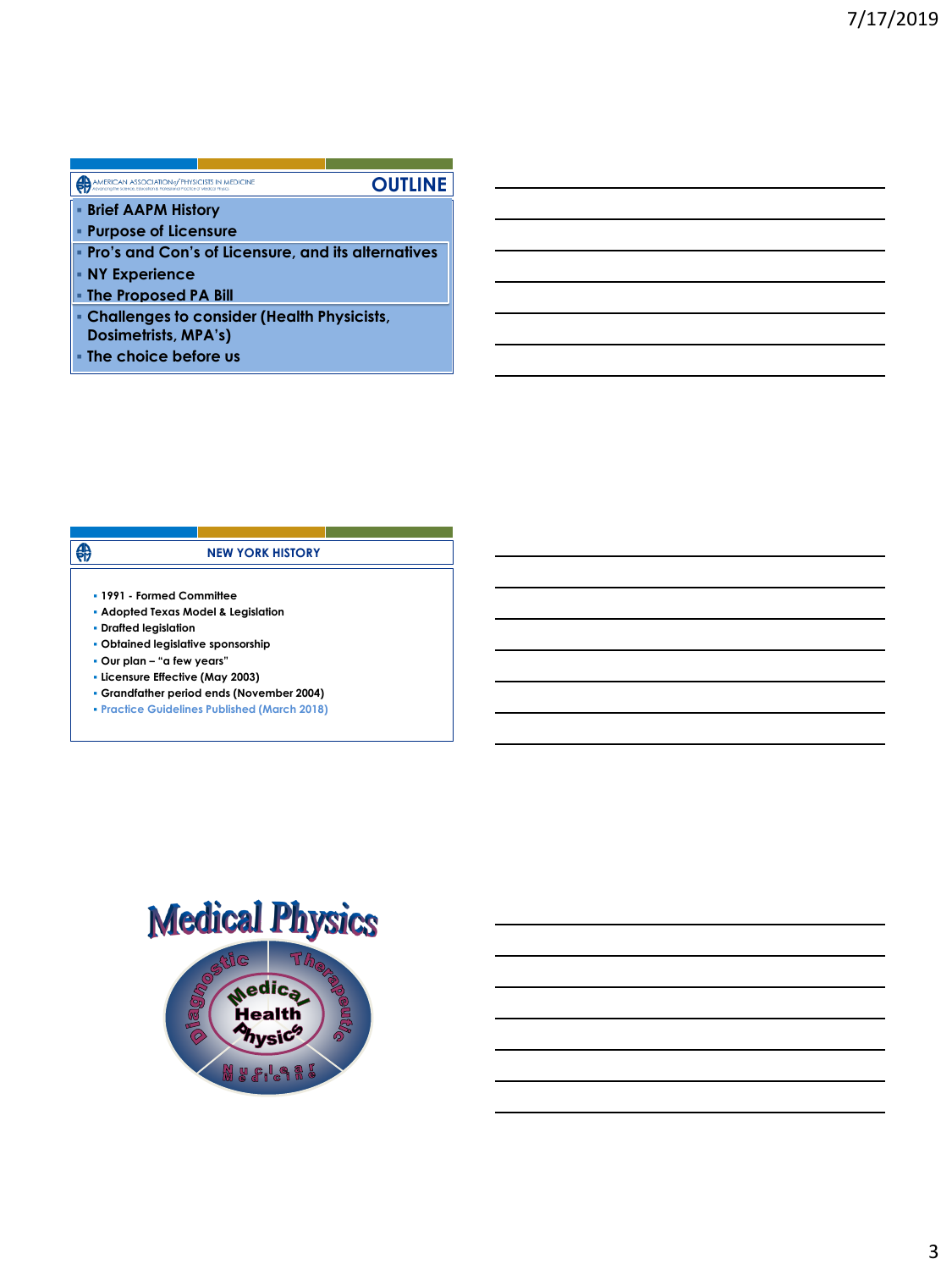## **ISN'T BOARD CERTIFICATION ENOUGH?**

**Exam based on knowledge**

舟

- **Does not measure continuing competence**
- **Does not ensure practice within areas of expertise**
- **Has limited legal standing**
- **Cannot be revoked for poor performance**
- **Absence of transparent employer recommendations**
- **How can an employer determine competence?**



|                            |                                                                                                                                                          |                                                | AMERICAN ASSOCIATION of PHYSICISTS IN MEDICINE                                                                                                                                          |                                                                                                                  |              |                             |                         |                                                |                                    |                                                                                                         |                                             |
|----------------------------|----------------------------------------------------------------------------------------------------------------------------------------------------------|------------------------------------------------|-----------------------------------------------------------------------------------------------------------------------------------------------------------------------------------------|------------------------------------------------------------------------------------------------------------------|--------------|-----------------------------|-------------------------|------------------------------------------------|------------------------------------|---------------------------------------------------------------------------------------------------------|---------------------------------------------|
|                            |                                                                                                                                                          |                                                | <b>MEDICAL PHYSICS LICENSURE ADVISORY COMMITTEE</b>                                                                                                                                     |                                                                                                                  |              |                             |                         |                                                |                                    |                                                                                                         |                                             |
|                            |                                                                                                                                                          | MEDICAL BOARD                                  | PHYSICIA ASSISTANT ROARD<br>STATE ROARD OF ACUPUNCTURE EXAMINERS.<br>Sofementing the public through professional accountability                                                         |                                                                                                                  |              |                             |                         |                                                |                                    |                                                                                                         |                                             |
|                            | Licensing                                                                                                                                                | Renewals                                       | Licensee Resources                                                                                                                                                                      | Forms                                                                                                            | Laws & Rules |                             | Publications            | Newsroom                                       | Public                             | Agency                                                                                                  | FAOS                                        |
|                            | <b>Modical Board</b>                                                                                                                                     |                                                | <b>PA Roard</b>                                                                                                                                                                         | <b>Acupuncture Board</b>                                                                                         |              |                             |                         | <b>Medical Radiologic Technology Board</b>     |                                    | <b>Respiratory Care Board</b>                                                                           |                                             |
|                            | <b>B</b> Diceraphies<br><b>Board Committees</b><br>District Brylew Committees<br>$\blacksquare$ History<br>Colendar & Associas<br><b>Meeting Minutes</b> |                                                | <b>B</b> Hourselvies<br>Committees<br>$H$ Highery<br>Calendar & Agendas<br><b>Meeting Minutes</b>                                                                                       | <b>B</b> Biosynphies<br><b>E</b> Committees<br><b>B</b> History<br>Calendar & Agenda<br><b>N</b> Meeting Minutes |              | E Dicervohies<br>Committees | Glendar & Atendas       |                                                | <b>B</b> Blozzachies<br>Committees | Colendar & Agendas                                                                                      |                                             |
| <b>Advisory Committees</b> |                                                                                                                                                          |                                                | <b>Legislative Updates &amp; Required Reports</b>                                                                                                                                       |                                                                                                                  |              |                             | <b>Employment</b>       | <b>Contact Us</b>                              | <b>Policies</b>                    |                                                                                                         |                                             |
|                            | Perfusionist Licensure Advisory Committee                                                                                                                | Medical Physicist Licensure Advisory Committee | texistative updates<br>Strategic Plan<br><b>E Lexislative Appropriations Requests</b><br><b>B. Budget &amp; Finance</b><br>Contracts<br>the internal Audit Information<br>Sanset Roview |                                                                                                                  |              | <b>B</b> Herefits           | <b>B</b> Gren Positions | Address - Directions<br><b>B</b> Other Numbers | Privacy Policy<br>Fraud Reporting  | Accessibility Policy<br>Apency Energy Savings<br>Social Media Policy<br><b>N</b> Website Linking Policy | Compact w/ Texans (Complaint About Ajerney) |

| <u> 1989 - Johann Stoff, amerikansk politiker (d. 1989)</u>                                                           |  |  |
|-----------------------------------------------------------------------------------------------------------------------|--|--|
| <u> 1989 - Johann Stoff, deutscher Stoffen und der Stoffen und der Stoffen und der Stoffen und der Stoffen und d</u>  |  |  |
| <u> 1989 - Johann Stoff, amerikansk politiker (d. 1989)</u>                                                           |  |  |
| <u> 1989 - Johann Barn, mars ann an t-Amhainn an t-Amhainn an t-Amhainn an t-Amhainn an t-Amhainn an t-Amhainn an</u> |  |  |
| <u> 1989 - Johann Barn, mars ann an t-Amhainn an t-Amhainn an t-Amhainn an t-Amhainn an t-Amhainn an t-Amhainn an</u> |  |  |
| and the control of the control of the control of the control of the control of the control of the control of th       |  |  |
|                                                                                                                       |  |  |
|                                                                                                                       |  |  |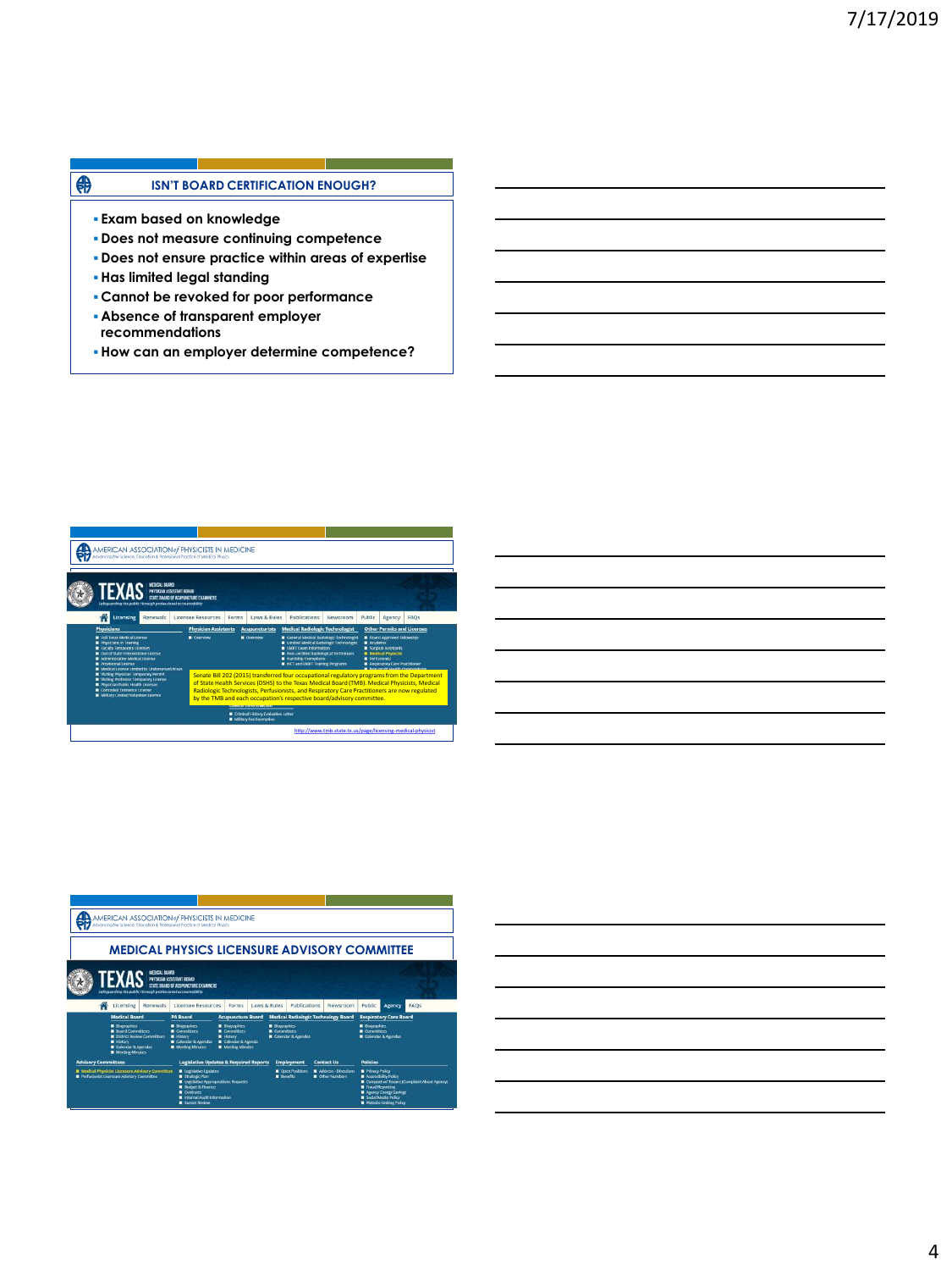| <b>HEALTH</b>          | efforts. | health of all people in Florida through integrated state, county, & community                                                          |                              |                     |                  |  |
|------------------------|----------|----------------------------------------------------------------------------------------------------------------------------------------|------------------------------|---------------------|------------------|--|
| Programs & Services    |          | <b>Licensing &amp; Regulation</b>                                                                                                      | <b>Statistics &amp; Data</b> | <b>Certificates</b> | Diseases & Condi |  |
|                        |          |                                                                                                                                        |                              |                     |                  |  |
| Medical Physicist      |          | Home » Licensing and Regulation » Medical Physicist                                                                                    |                              |                     |                  |  |
| Licensing              |          | <b>Medical Physicist</b>                                                                                                               |                              |                     |                  |  |
| Applications and Forms |          |                                                                                                                                        |                              |                     |                  |  |
| Renewal                |          | Many Medical Physicists Facing Discipline by the Department                                                                            |                              |                     |                  |  |
| Continuing Education   |          | Claim They Did Not Know                                                                                                                |                              |                     |                  |  |
| Meetings               |          | Not knowing does not alleviate accountability. Become familiar with<br>the Grounds for Discipline found in Section 456.072(1), Florida |                              |                     |                  |  |

| <u> 1989 - Johann Barn, mars ann an t-Amhain ann an t-Amhain ann an t-Amhain ann an t-Amhain an t-Amhain ann an t-</u>                                                                                                        |  |  |
|-------------------------------------------------------------------------------------------------------------------------------------------------------------------------------------------------------------------------------|--|--|
|                                                                                                                                                                                                                               |  |  |
| the control of the control of the control of the control of the control of the control of the control of the control of the control of the control of the control of the control of the control of the control of the control |  |  |
| <u> 1989 - Jan Barat, margaret amerikan bahasa di sebagai bahasa di sebagai bahasa di sebagai bahasa di sebagai b</u>                                                                                                         |  |  |
| <u> 1989 - Johann Stoff, deutscher Stoffen und der Stoffen und der Stoffen und der Stoffen und der Stoffen und der</u>                                                                                                        |  |  |
|                                                                                                                                                                                                                               |  |  |

## **NY Licenses**

## **NY Fees/2 years**

| <b>Current # licenses issued</b> |      |
|----------------------------------|------|
| Diagnostic                       | 104  |
| <b>Medical Health</b>            | 73   |
| <b>Medical Nuclear</b>           | 91   |
| Therapeutic                      | 433  |
| <b>Total</b>                     | 1369 |

| Fees for 2 year cycle (Renewal) |            |
|---------------------------------|------------|
| <b>Initial license</b>          | \$495      |
| Renewal                         | 345        |
| Limited permit/yr               | 60         |
|                                 |            |
| Total revenue (est)             | \$236 k/yr |

**Fees are similar Optometry, Pharmacy, Podiatry, Veterinary, Mental Health Counselor, Professional Engineering, CPA** 



#### Pennsylvania Department of State > Professional Licensing

## PROFESSIONAL LICENSING

The Bureau of Professional and Occupational Affairs was established in 1963 as part of the Department of State to provide administrative, logistical and legal support services to professional and occupational licensing boards and commissions.

Professional licensing protects the health and safety of the public from fraudulent and unethical practitioners There are 29 licensing boards and commissions, each with their own statute governing their powers and functions. The boards and commissions also promulgate regulations to further govern their respective professions.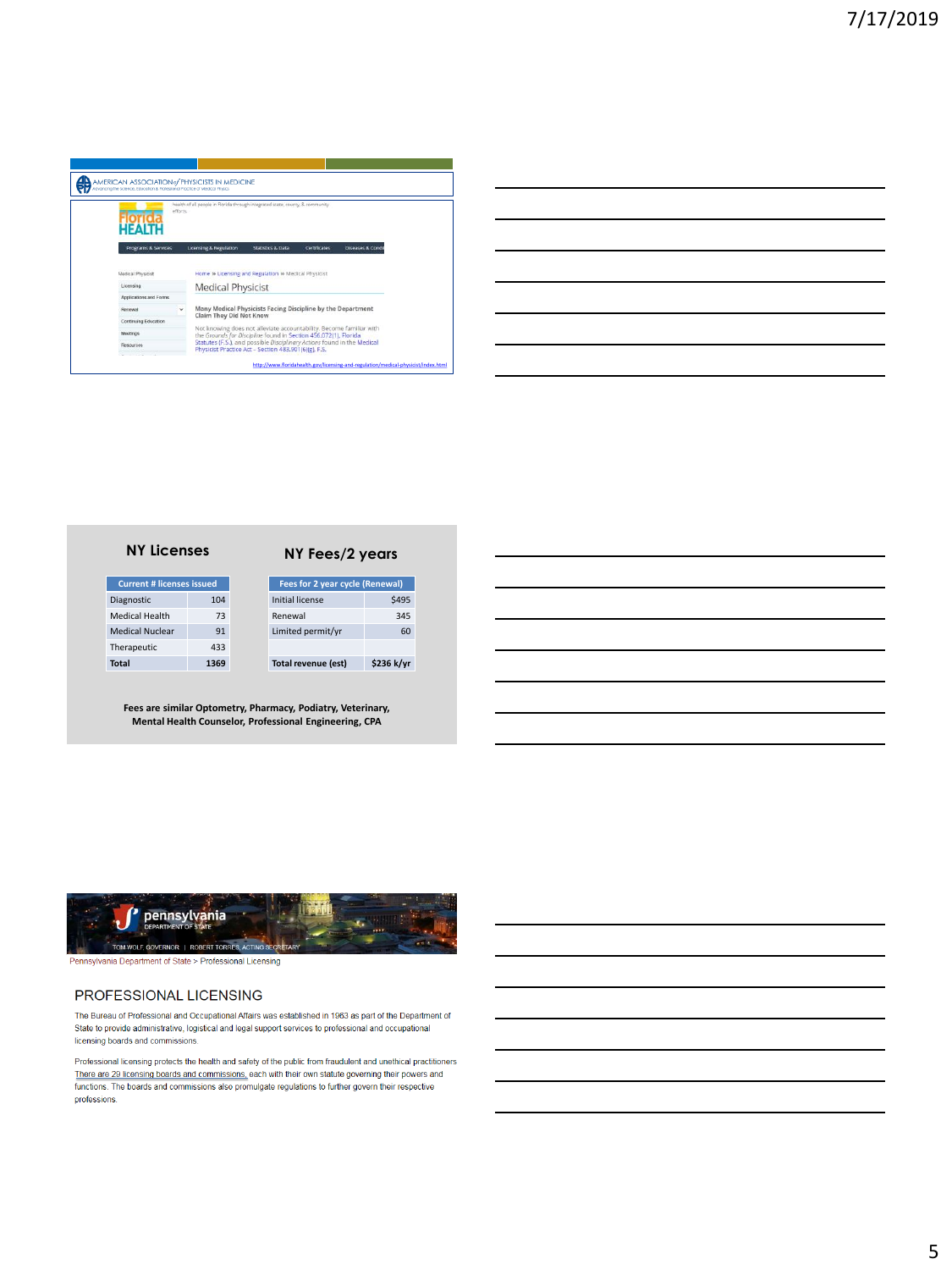Pennsylvania Department of State > Professional Licensing > Boards & Commissions

| Accountancy                                | <b>Landscape Architects</b>    | Athletic Trainer               |
|--------------------------------------------|--------------------------------|--------------------------------|
| <b>Architects</b>                          | Massage Therapy                |                                |
| <b>Auctioneer Examiners</b>                | Medicine                       | <b>Behavior Specialist</b>     |
| <b>Barber Examiners</b>                    | Navigation                     | Genetic Counselor              |
|                                            | Commission                     | <b>Graduate Prosthetist</b>    |
| <b>Certified Real Estate</b><br>Appraisers | Nursing                        | Medical Interim Limited        |
|                                            |                                |                                |
| Chiropractic                               | Nursing Home<br>Administrators | Nurse-Midwife                  |
| Cosmetology                                | <b>Occupational Therapy</b>    | Pedorthist                     |
| <b>Crane Operators</b>                     | Optometry                      | Prosthetist                    |
| Dentistry                                  | Osteopathic Medicine           |                                |
| <b>Engineers, Land Surveyors,</b>          | Pharmacy                       | <b>Provisional Prosthetist</b> |
| Geologists                                 |                                | <b>Temporary Pedorthist</b>    |
| <b>Funeral Directors</b>                   | <b>Physical Therapy</b>        |                                |

| <u> 1989 - Johann Stoff, amerikansk politiker (d. 1989)</u>                                                         |  |  |
|---------------------------------------------------------------------------------------------------------------------|--|--|
|                                                                                                                     |  |  |
| <u> 1989 - Johann Barbara, martxa alemaniar argamento este alemaniar alemaniar alemaniar alemaniar alemaniar al</u> |  |  |
|                                                                                                                     |  |  |

## **Pennsylvania House Bill 31 (Readshaw…)**

## **AN ACT**

Regulating medical physicists; establishing the State Board of Medical Physicists; and providing for funds, for licensure, for disciplinary action, for remedies, for penalties and for preemption.

## AMERICAN ASSOCIATION of PHYSICISTS IN MEDICINE

**The General Assembly of the Commonwealth of Pennsylvania finds and declares as follows:**

**The practice of medical physics by unqualified individuals is a threat to public health and safety.** 

**It is, therefore, the responsibility of the Commonwealth to protect public health and safety from the harmful effects of excessive and unnecessary radiation by ensuring that the practice of medical physics is entrusted only to individuals licensed under this act.**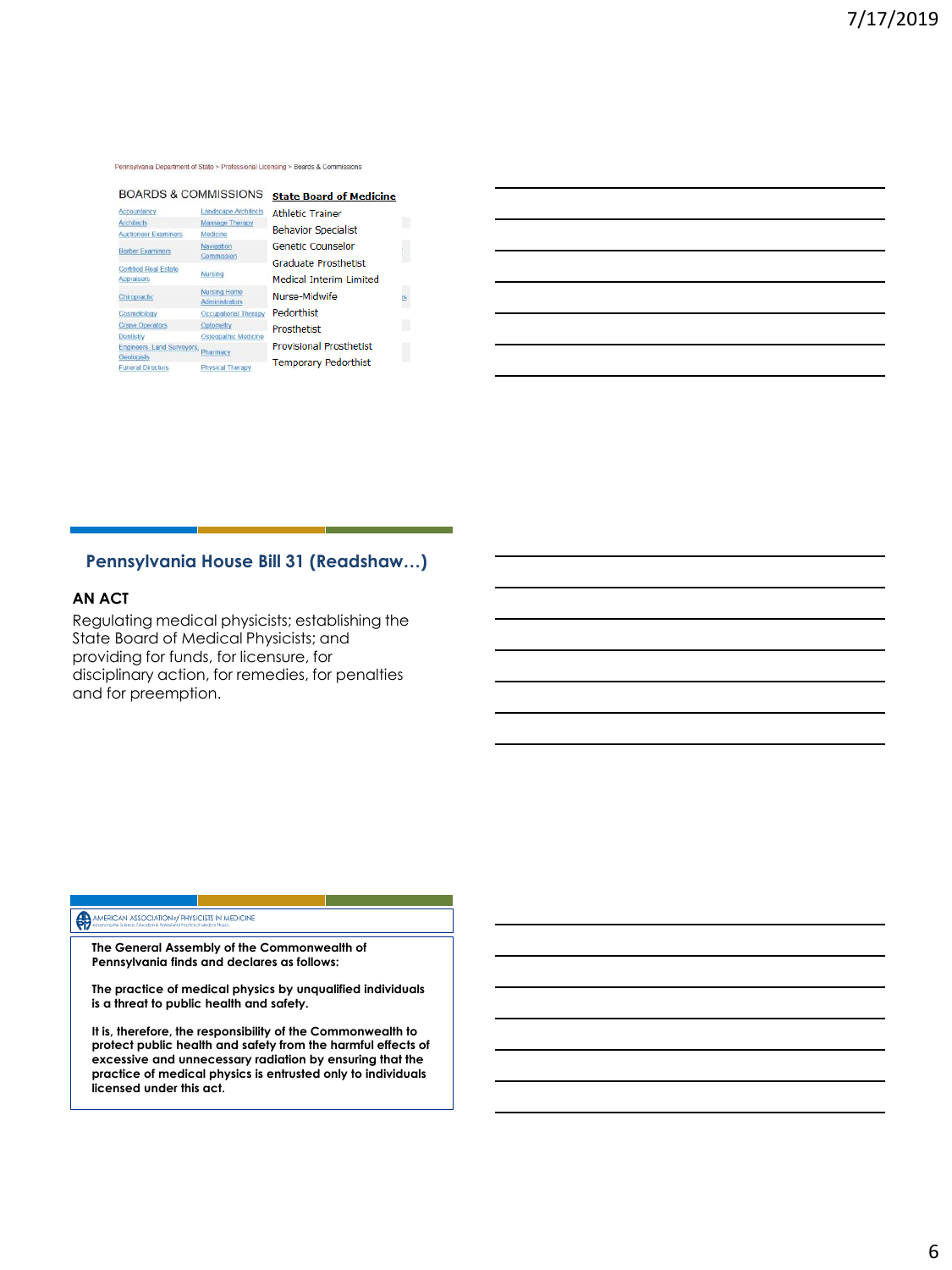

| <u> 1989 - Johann Stoff, amerikansk politiker (d. 1989)</u>                                                           |  |  |  |
|-----------------------------------------------------------------------------------------------------------------------|--|--|--|
| <u> 1989 - Johann Stoff, deutscher Stoff, der Stoff, der Stoff, der Stoff, der Stoff, der Stoff, der Stoff, der S</u> |  |  |  |
| <u> 1989 - Johann Stoff, deutscher Stoff, der Stoff, der Stoff, der Stoff, der Stoff, der Stoff, der Stoff, der S</u> |  |  |  |
| <u> 1989 - Johann Stoff, deutscher Stoff, der Stoff, der Stoff, der Stoff, der Stoff, der Stoff, der Stoff, der S</u> |  |  |  |
| <u> 1989 - Johann Stoff, amerikansk politiker (d. 1989)</u>                                                           |  |  |  |
|                                                                                                                       |  |  |  |

## **The State Board of Medical Physicists**

- **1 member of general public**
- **4 MP's who meet education-experience qualifications for license in specialty 3 licensed physician (Tx, Dx, NM) 1 The Secretary of Health (designee) The Attorney General (designee) The Commissioner (designee)** AMERICAN ASSOCIATION

**Powers and Duties**

- **To pass upon the qualifications and fitness of applicants for licenses and reciprocal licenses.**
- **To promulgate regulations not inconsistent with this act and only as necessary to carry out this act.**

AMERICAN ASSOCIATION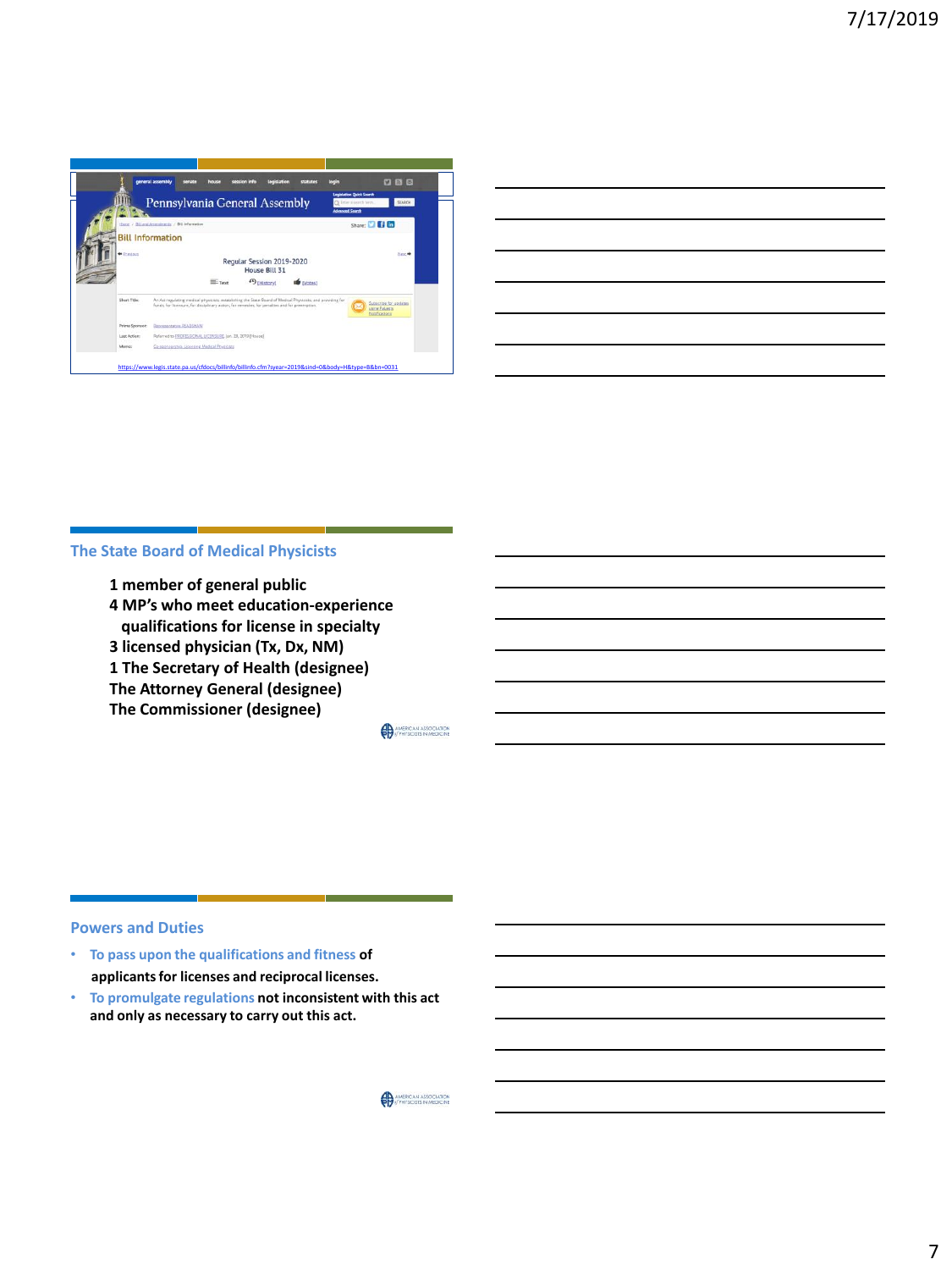- **To examine, deny, approve, issue, revoke, suspend or renew licenses of medical physicists under this act and to conduct hearings in connection with those powers and duties.**
- **To submit annually a report…**
- **To submit annually… a budget**
- **To establish standards of eligibility for license renewal (Continuing Education).**

**This board is a key differentiator**

### **Licensure**

 A group of our peers has the power

## **State Regulations**

<u>a sa salawan sa sana</u>

AMERICAN ASSOCIATION

The PA Bureau of Radiation Protection has the power

- Promulgate regulations
- Review claims of potential violations
- Revoke/suspend licenses when needed to protect the public
- Adapt to changes in the future
- $\blacksquare$ It is not an "advisory" board  $-$  it has authority
- How does it fit with Board for Medicine or other boards?

#### 铅 **SECTION 9. REFUSAL, SUSPENSION, REVOCATION**

- **1. Convicted of felony**
- **2. Found to engage in immoral or unprofessional conduct "unprofessional conduct" includes a departure from or failure to conform to the standards of acceptable and prevailing practice.**
- **3. Violating standards of practice**
- **4. Presenting false credentials**
- **5. Submitting false or deceptive license renewal**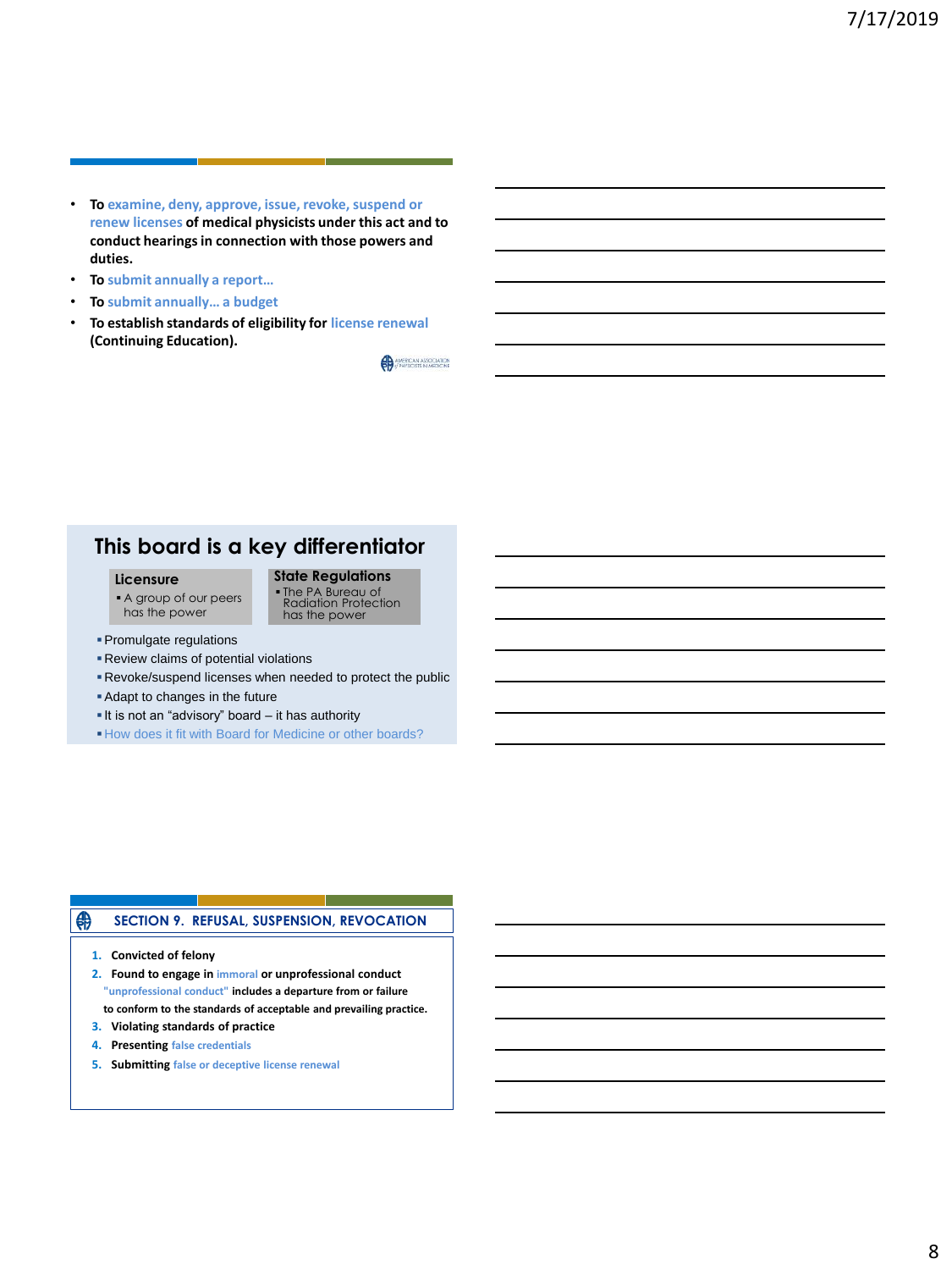- **6. License suspended, revoked or refused (other jurisdiction)**
- **7. Violating a regulation promulgated by the board or violating an order of the board previously entered in a disciplinary proceeding.**
- **8. Incompetence, negligence or misconduct**
- **9. Practicing beyond the licensee's defined Scope of Practice**
- **10. Knowingly aiding, assisting, hiring or advising someone in the unlawful practice of medical physics**
- **11. Being unable to practice with reasonable skill and safety (illness, drunkenness, use of drugs, narcotics….) Board has authority to compel licensee…. to submit to a mental/physical exam**

### **SECTION 9B. BOARD ACTION**

**If the board finds that the license or application for license may be refused, revoked, restricted or suspended, board may**

**Deny application for licensure**

₩

- **Administer a pubic reprimand**
- **Revoke, suspend, limit or otherwise restrict a license**
- **Require licensee to submit to care, counseling or treatment**
- **Suspend enforcement and place licensee on probation**
- **Restore a suspended license and impose disciplinary or corrective measures**

## **Brief AAPM History**

## **OUTLINE**

- **Purpose of Licensure**
- **Pro's and Con's of Licensure, and its alternatives**
- **NY Experience**
- **The Proposed PA Bill**
- **Challenges to consider (Health Physicists, Dosimetrists, MPA's)**
- **The choice before us**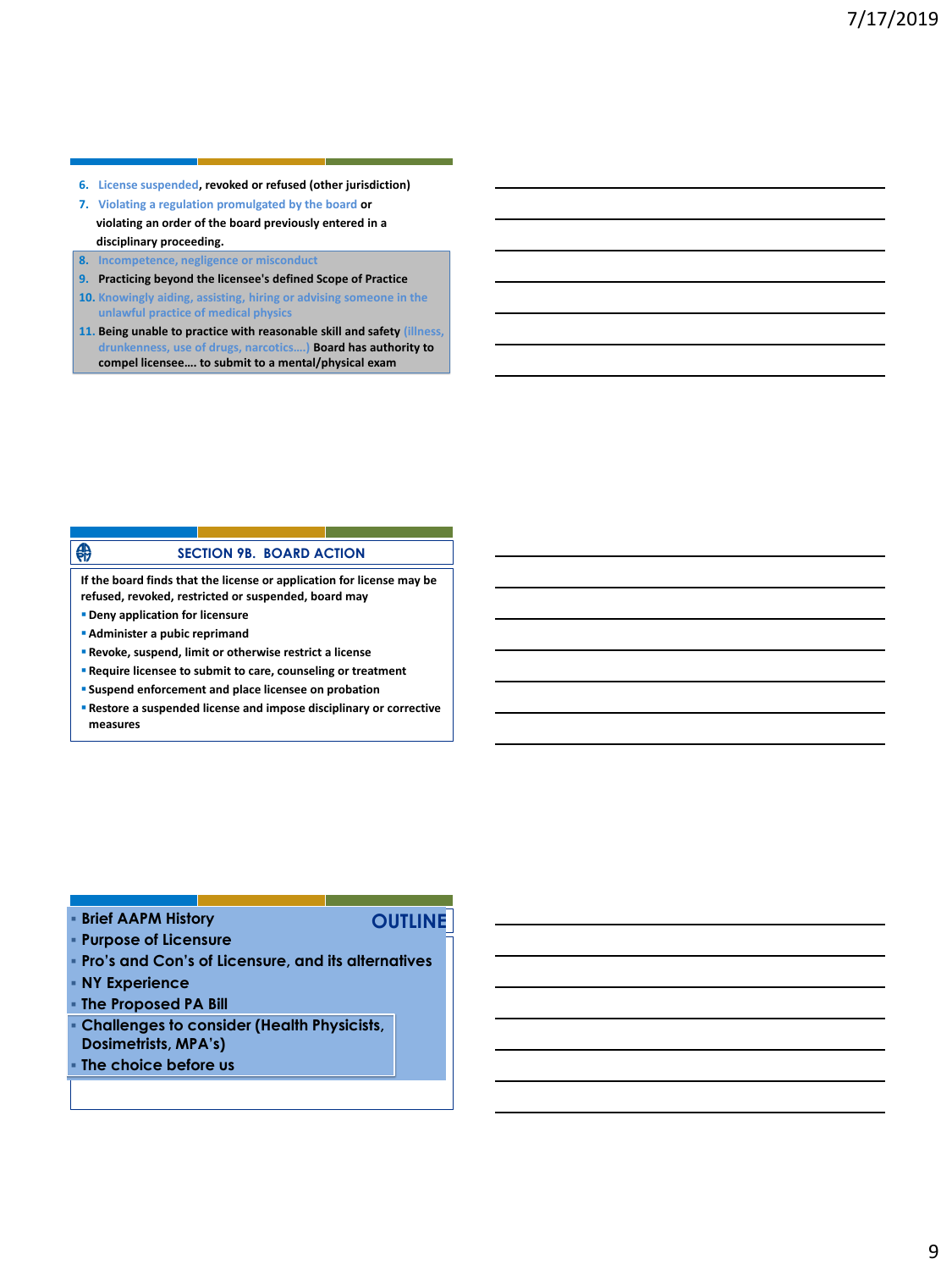## **OTHER COLLEAGUES**

₩

#

争

- *Dosimetrists* **Not a recognized "profession" in PA and exempt from this process.** *Should be documented in committee discussion record.*
- *Medical Physicist Assistants* **Same as above.**  *Texas and (recently) NY has published practice Guidelines to clarify supervision*.

## **CONCERNS ABOUT LICENSURE**

- *"There aren't enough in rural areas"* **MQSA, NY**
- *"It will cost too much"* **a NY license is about \$175/yr**
- *"Certification is enough"* **cannot protect public from smart people who act badly**

### **CONCERNS ABOUT LICENSURE**

- *"State regulation is enough"* **regulators decide on complex practice issues, rather than the licensing Board**
- *"What about Health Physicists?"* **OK for Medical Health Physics if CHP exam is accepted by board. MQSA experience.**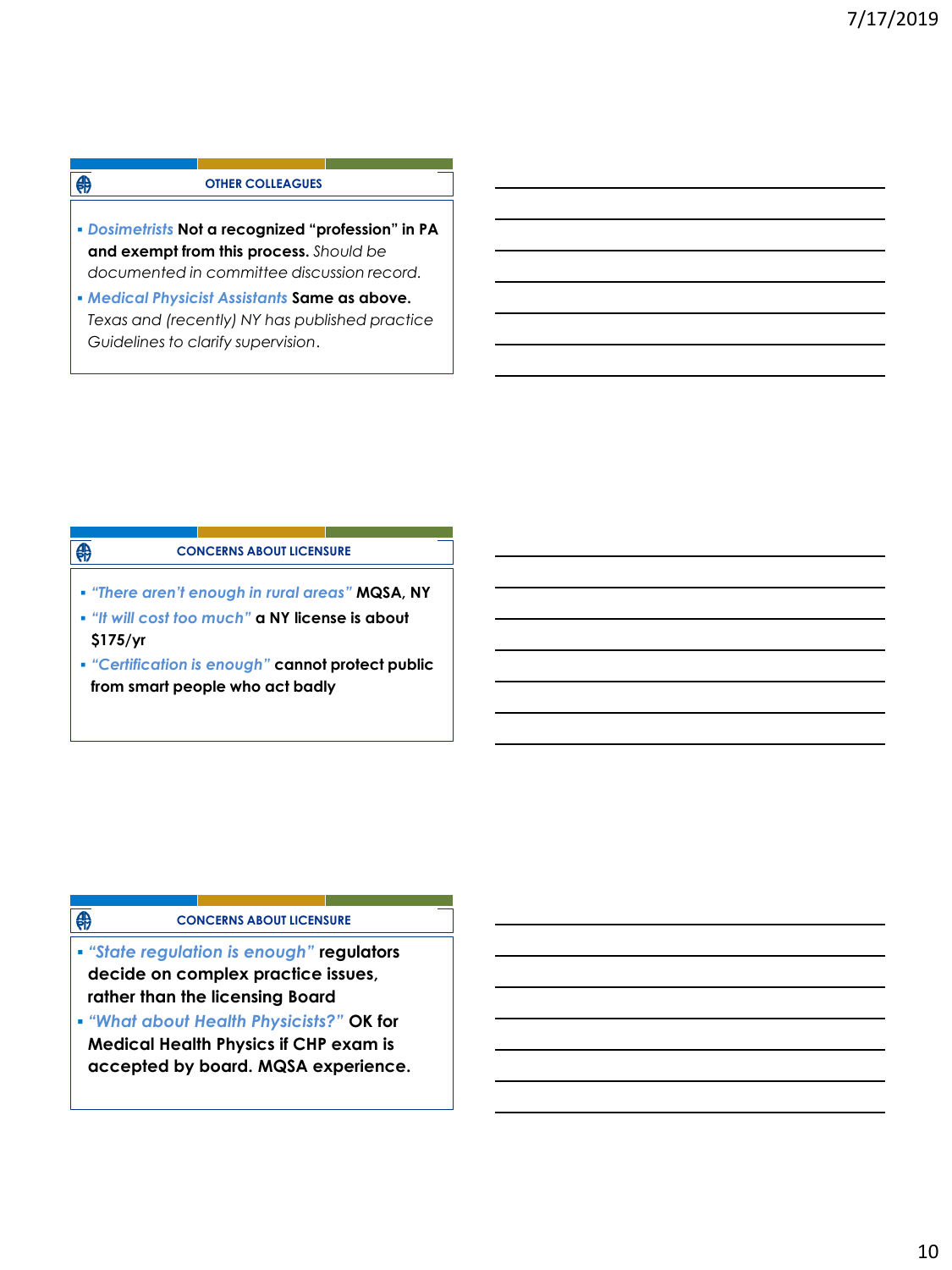#### **ABR Bylaws Article IX Revocation and Probation**

The Corporation shall have the authority **to impose disciplinary sanction**s by revoking any certificate issued by the Corporation or placing a Diplomate or candidate on probation for a fixed or indefinite time or some combination of these, pursuant to policies and procedures established by the Corporation, for any of the following reasons:

<sub>31</sub>

<https://www.theabr.org/about/abr-bylaws>

#### **ABR Revocation/Suspension of Certification**

**Items related to falsification of information provided to ABR An unrestricted license to practice ceases to become valid Violating ABR rules and regulations relating to Qualifying, Certifying and MOC and pertinent applications**

**Engaging in conduct that materially disrupts any examination or that could reasonably ne interpreted as threatening or abusive toward any examinee, proctor or staff**

**Conviction of a felony resulting in incarceration or probation in lieu of incarceration…**

**Failure to cooperate with ABR or its Professionalism Committee during investigation of a matter arising under this article**

**None relate to the performance of the profession**

### **Isn't the QMP Registry enough? What the Registry does:**

**The QMP Registry is not licensure and does not meet all the components of licensure (accountability); however, it is a step in a positive direction towards improving healthcare.** 

**The QMP Registry establishes a list of medical physicists who have achieved board certification.** 

• **ABR, ABMP, ABHP, ABSNM and CCPM**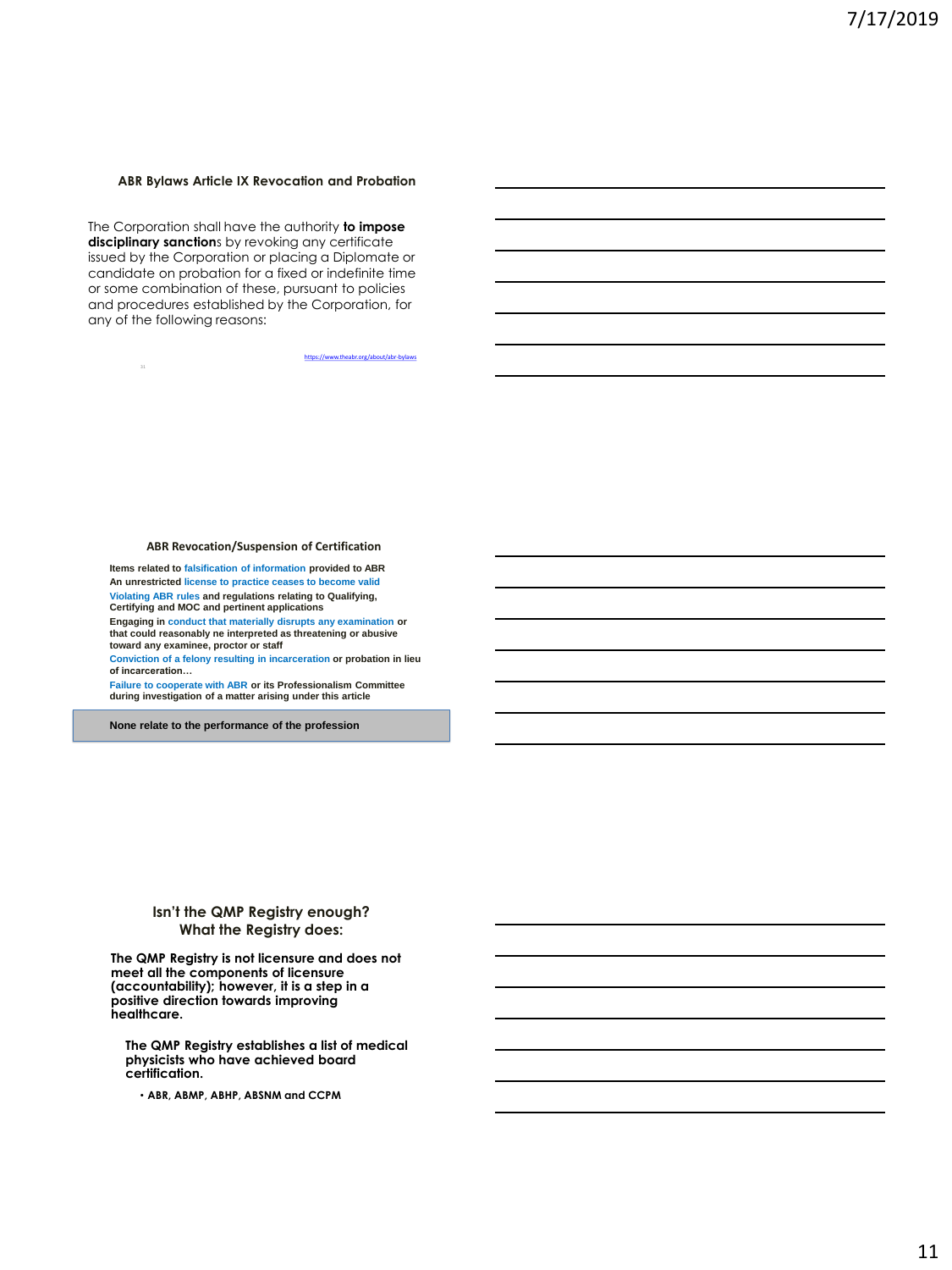|                         |                  |                     | Conference of Radiation Control<br>Program Directors http://gmp.crcpd.org/                                              |              |                 |
|-------------------------|------------------|---------------------|-------------------------------------------------------------------------------------------------------------------------|--------------|-----------------|
|                         |                  |                     | A Partnership Dedicated to Radiation Protection                                                                         |              |                 |
|                         |                  |                     | Login   Home   About CRCPD   Calendar   Contact CRCPD   Disclaimer   Join CRCPD   Next   Publications   GA Collectibles |              |                 |
|                         |                  |                     |                                                                                                                         |              |                 |
| National OMP Registry   |                  |                     |                                                                                                                         |              |                 |
|                         |                  |                     |                                                                                                                         |              |                 |
| Last Name<br><b>See</b> |                  | Search              |                                                                                                                         |              |                 |
| Show Advanced Search    |                  |                     |                                                                                                                         |              |                 |
| <b>First Name</b>       | <b>Last Name</b> | <b>Certified By</b> | Certification                                                                                                           | <b>State</b> |                 |
| Kai                     | Low              | <b>ABR</b>          | Medical Physics                                                                                                         | CA           | details         |
| Kar Ho Francis          | Lma              | <b>AER</b>          | Therapeutic Medical Physics                                                                                             |              | Amulto          |
| Keynchus                | Lee              | ABR                 | Therapeutic Medical Physics                                                                                             | NJ           | <b>Artake</b>   |
| SG:                     | Lee              | ABR                 | Diagnostic Medical Physics                                                                                              |              | tiento          |
| ice.                    | Line:            | <b>ARR</b>          | Therapeutic Medical Physics                                                                                             |              | <b>FIELDS</b>   |
| Nancy                   | Los              | <b>ABR</b>          | Therapeutic Medical Physics                                                                                             | NE           | <b>Senie</b>    |
| Nina                    | Lee              | ABR.                | Therapeutic Medical Physics                                                                                             | TX           | brake           |
| Pater J-T.              | 1.68             | ABHP                | <b>Health Physics</b>                                                                                                   | IL.          | <b>Astrolin</b> |

## <http://qmp.crcpd.org/>

| <b>Details</b>               |                             |  |
|------------------------------|-----------------------------|--|
| <b>First Name</b>            | Plate                       |  |
| <b>Last Name</b>             | Lee                         |  |
| City                         | Hinsdale                    |  |
| <b>State</b>                 | IL.                         |  |
| Certification                | Therapeutic Medical Physics |  |
| <b>Certified By</b>          | <b>ARR</b>                  |  |
| <b>Certification Type</b>    | Lifetime Certificate        |  |
| <b>Area of Certification</b> | <b>Therapeutic Physics</b>  |  |
| <b>Date of Certification</b> | 6/6/1991                    |  |
| Valid until                  |                             |  |

## **Watch for proposed state regulations!**

# ARTICLE 175<br>RADIATION CONTROL

## **PART I. GENERAL PROVISIONS**

- Applicability and communications.<br>
The Christian Communications and fest<br>
Professional practitioners and related provisions.<br>
Prohibited uses and activities.<br>
Vacating premises.<br>
Modifications and variance.<br>
Enforcement. §175.01<br>§175.02<br>§175.03<br>§175.04<br>§175.05<br>§175.07
- 
- 
- 
- 

#### **PART II. RADIATION EQUIPMENT**

- **Radiation protection**<br>
§175.08 Definitions.<br>
§175.09 Radiation protection programs.<br>
§175.10 Radiation safety officer.
-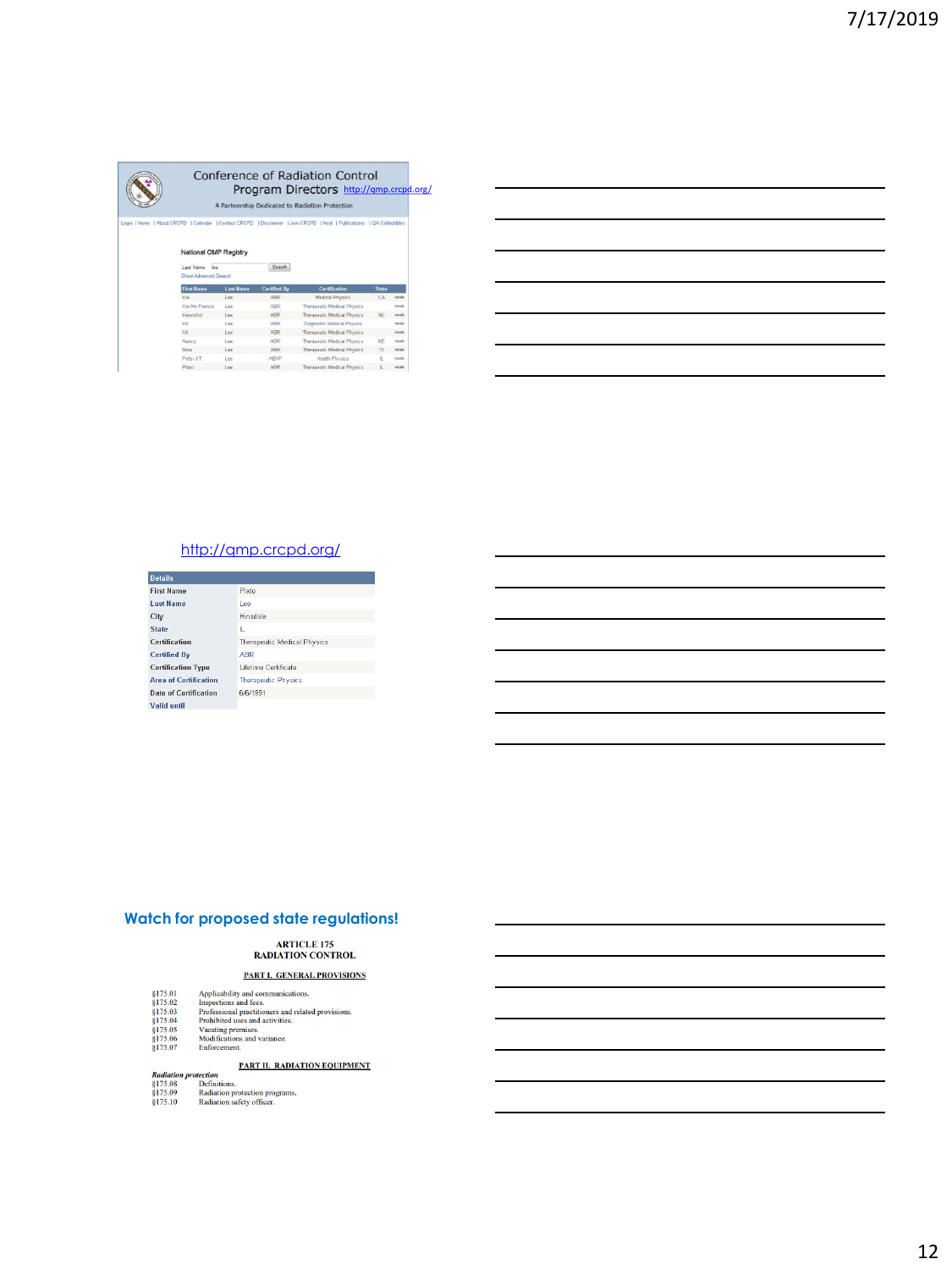#### **§175.03 Professional practitioners and related provisions.**

(a) Nothing in this Article shall limit any human use of radiation in diagnostic and therapeutic procedures, provided that with respect to human use of radioactive materials, such use is in accordance with a specific license or registration issued pursuant to this Article, or an exemption therefrom, or under a license issued by the New York State Department of Health or the United States Nuclear Regulatory Commission or an Agreement State.

(e) A **professional medical physicist** shall be responsible for complying with the requirements of Article 166 of the New York State Education Law and applicable regulations, including Subpart 79-8 of Part 79 of Title 8 of the New York Codes, Rules and Regulations, or any applicable successor law or regulation.

#### **PART II. RADIATION EQUIPMENT §175.08 Definitions.**

**"Qualified Medical Physicist (QMP)"** means an individual who:

(a**) is licensed and maintains a current registration** in accordance with Article 166 of the New York State Education Law and applicable regulations to practice any subspecialty of medical physics; and

(b) for **certified registrations**, is listed on the certified registration<br>and has been granted certification in a specific subfield of<br>medical physics by an appropriate national certifying body and<br>abides by the certifyin

## **CASE STUDIES**

4

- **1. MP practicing with negligence or "under the influence" resigns or is dismissed, gets a job across town as solo physicist.**
- **2. A facility installs new imaging (CBCT, SPECT Camera, hand held flouro) or therapy (superficial for dermatologist). Facility wants to accept installing engineer's report as "Acceptance Test" or for Quality Control.**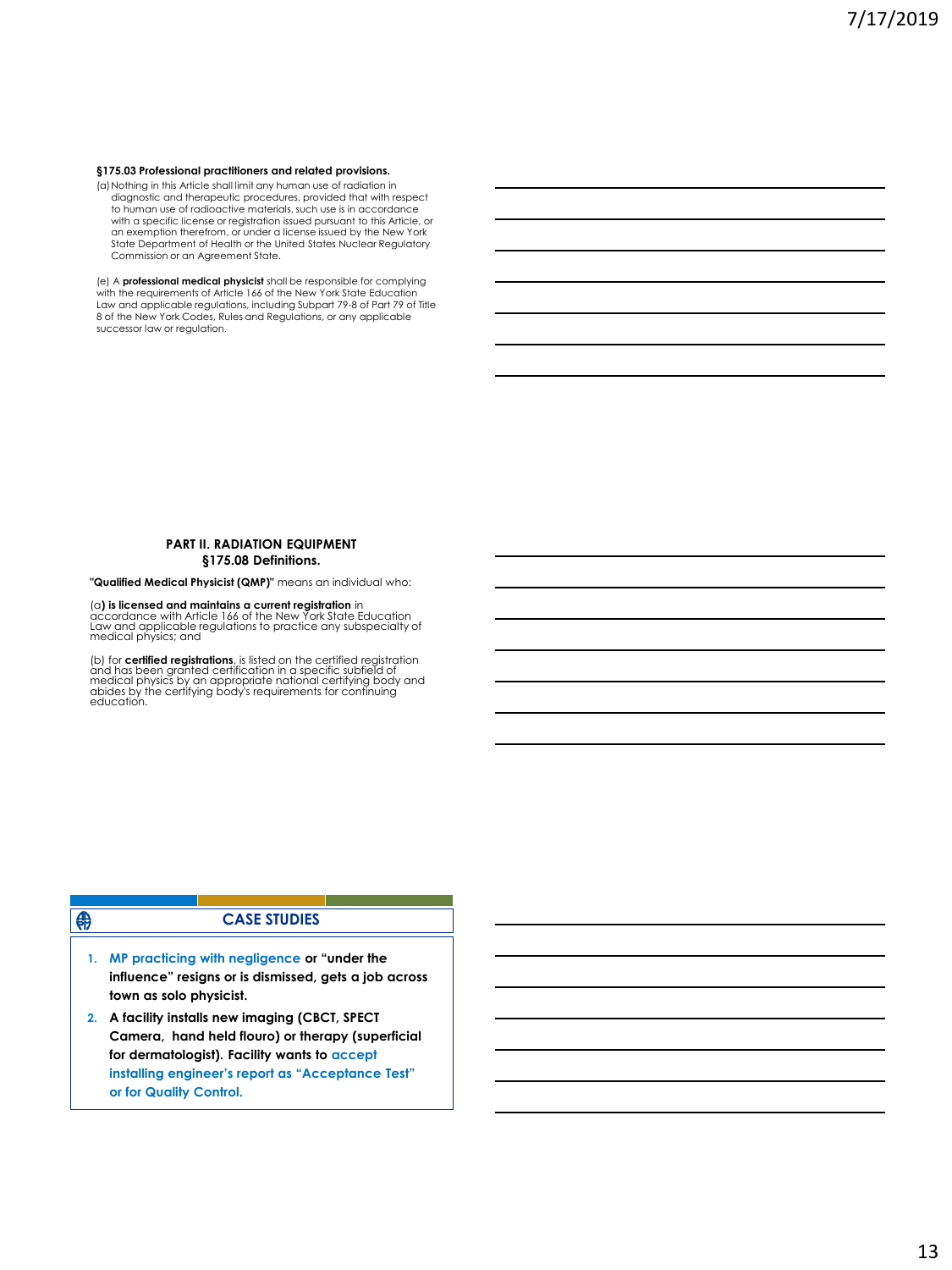## **CASE STUDIES**

- **3. Budget cuts motivate a facility to keep their dosimetrist and eliminate their FT therapy physicist and hire a MS physics teacher**
- **4. Threatening dismissal, a hospital demands that the therapy physicist assume responsibility for all imaging physics except Mammo and ACR Certified modalities.**

## AMERICAN ASSOCIATION of PHYSICISTS IN MEDICINE<br>Advancing the Science, Education & Professional Practice of Medical Physics

**REVIEW**

- **Brief AAPM History**
- **Purpose of Licensure**
- **Pro's and Con's of Licensure, and its alternatives**
- **NY Experience**

₩

- **The Proposed PA Bill**
- **Challenges to consider (Health Physicists,**
- **Dosimetrists, MPA's)**
- **The choice before us**

## **The bottom line: What if we ignore PA bill?**

<u>a sa sala</u>

- **Licensure may happen without our involvement, but we loose ability to affect the result**
- **California experience with CT law**
- **If it does not happen, will we have missed an opportunity…**